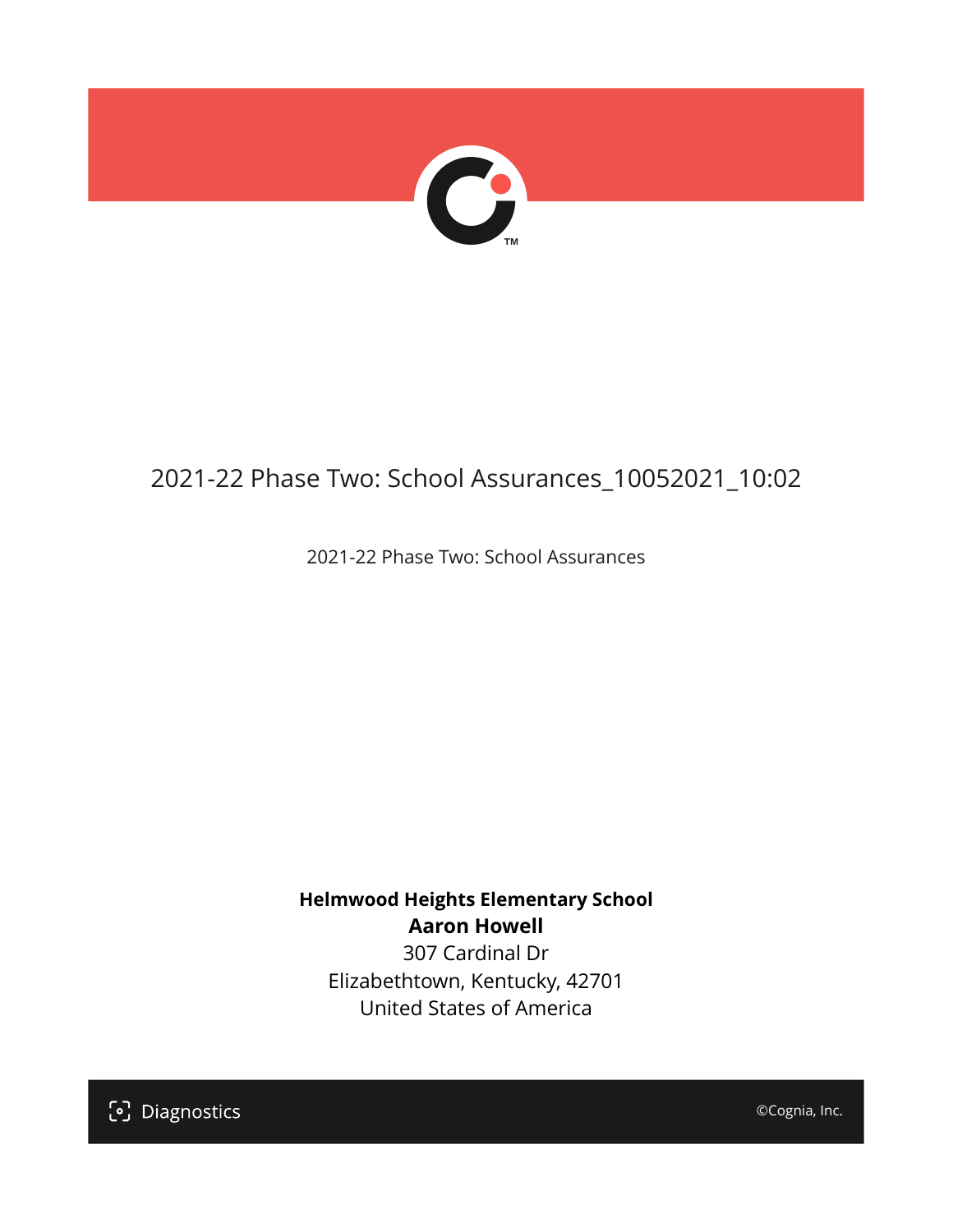### **Table of Contents**

| 2021-22 Phase Two: School Assurances |  |
|--------------------------------------|--|
|                                      |  |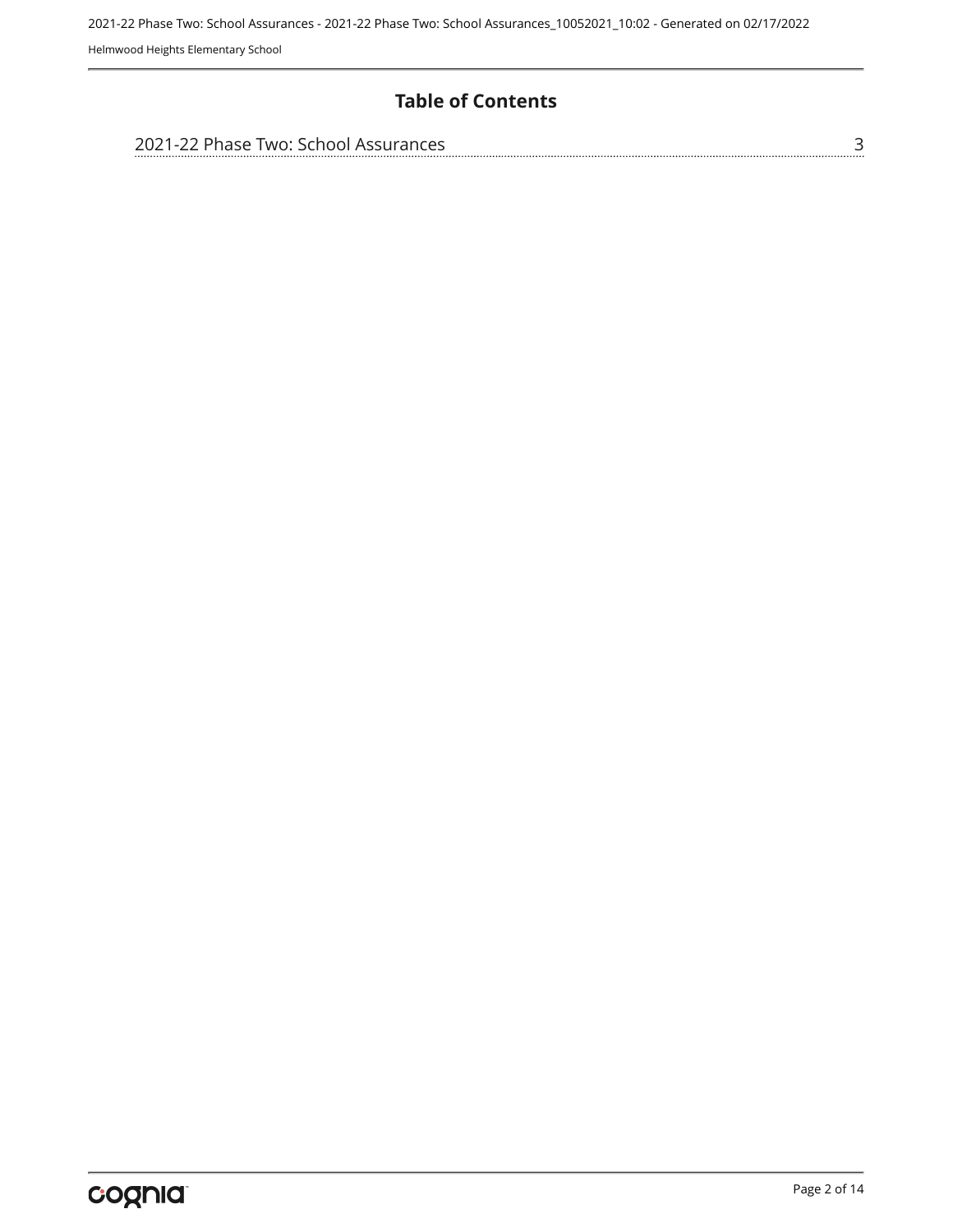# <span id="page-2-0"></span>**2021-22 Phase Two: School Assurances**

#### Introduction

Assurances are a required component of the improvement planning process (703 KAR 5:225). Please read each assurance carefully and indicate whether your school complies by selecting the appropriate response (Yes, No or N/A). If you wish to provide further information or clarify your response, space for comments is provided. Comments are optional. You may upload any supporting documentation as needed.

#### Federal Programs

1. If the school receives Title II, Part A funds, the school provides professional development for staff that is in accordance with the purpose of Title II, Part A of ESSA (job-embedded, evidence-based, sustainable, data-driven and classroom-focused); addresses the needs of all students; and, strives to ensure all students are transition ready as intended by Section 2103 of ESSA, which governs the local use of Title II, Part A funding.

 **Yes** o No N/A **COMMENTS**

2. The school ensures that the use of federal funding, including expenditures for certified or classified positions (e.g. counselors, nurses, media specialists, etc.), is reasonable and necessary in compliance with 2 CFR 200.403 and 200.405.

 **Yes** o No N/A **COMMENTS**

Title I Programs

3. The school ensures that all teachers and paraprofessionals working in a program supported with Title I, Part A funding meet applicable state requirements as required by Section 1111(g)(2)(J) of ESSA.

 **Yes**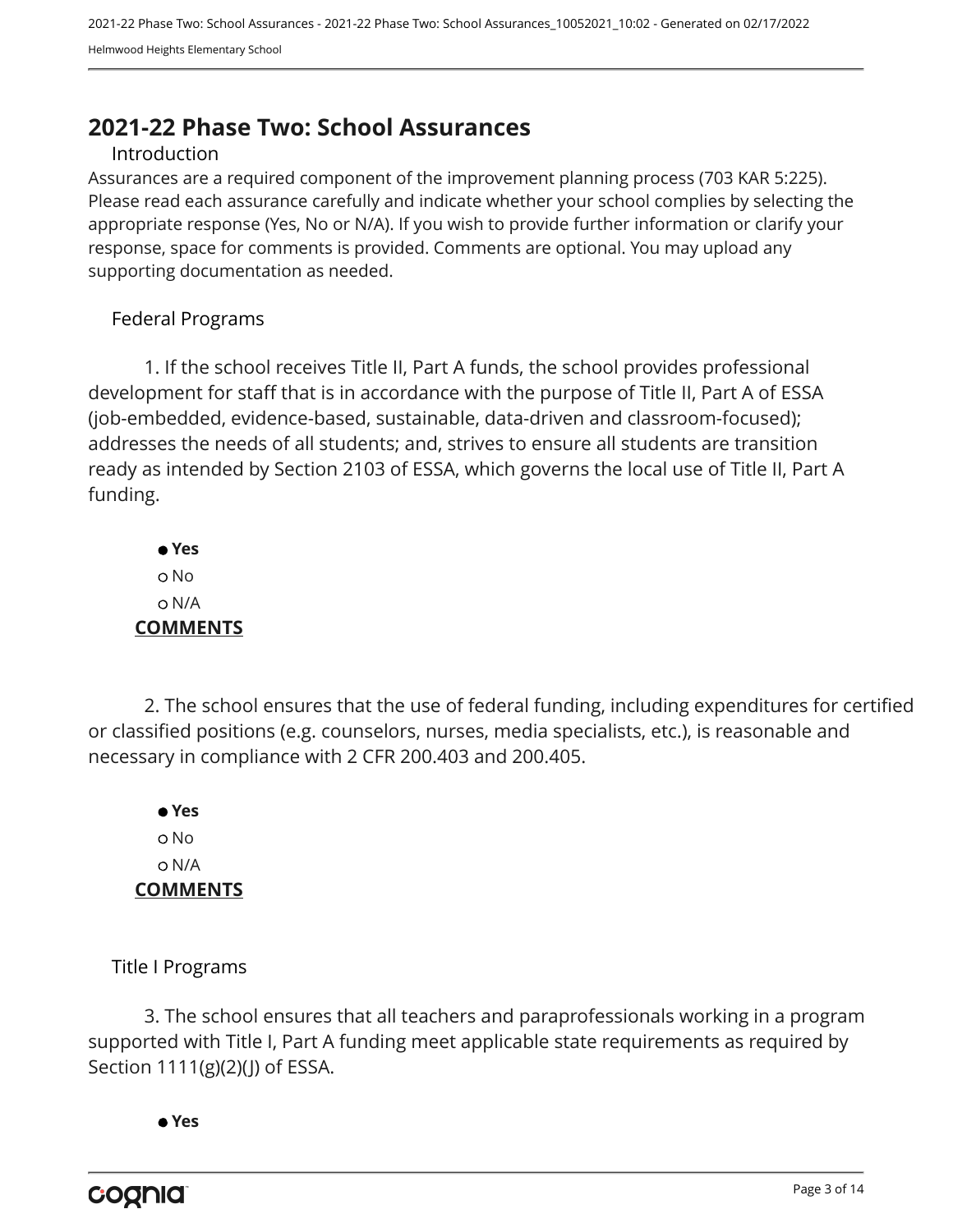No N/A **COMMENTS**

4. The school distributes to parents and family members of participating children, or all children in a schoolwide program, a written parent and family engagement policy, which is agreed on by such parents, that describes the means for carrying out the requirements of ESSA Section 1116 (c) through (f). The school makes the policy available to the local community and updates it periodically to meet the changing needs of parents and the school. For reference, Section 1116(b) of ESSA allows existing parent and family engagement policies the school may have in place to be amended to meet the requirements under Title I, Part A.

 **Yes** No N/A **COMMENTS**

5. The school convenes an annual meeting, at a convenient time, to which all parents of participating children, or all children in a schoolwide program, are invited and encouraged to attend, to inform parents of their school's participation in Title I, Part A and to explain the requirements of Title I, Part A, and the right of the parents to be involved, as required under Section 1116(c)(1).

 **Yes** o No N/A **COMMENTS**

6. The school offers a flexible number of meetings to parents, such as meetings in the morning or evening, and may provide, with funds provided under this part, transportation, child care, or home visits, as such services relate to parental involvement (ESSA Section 1116(c)(2).

 **Yes** o No N/A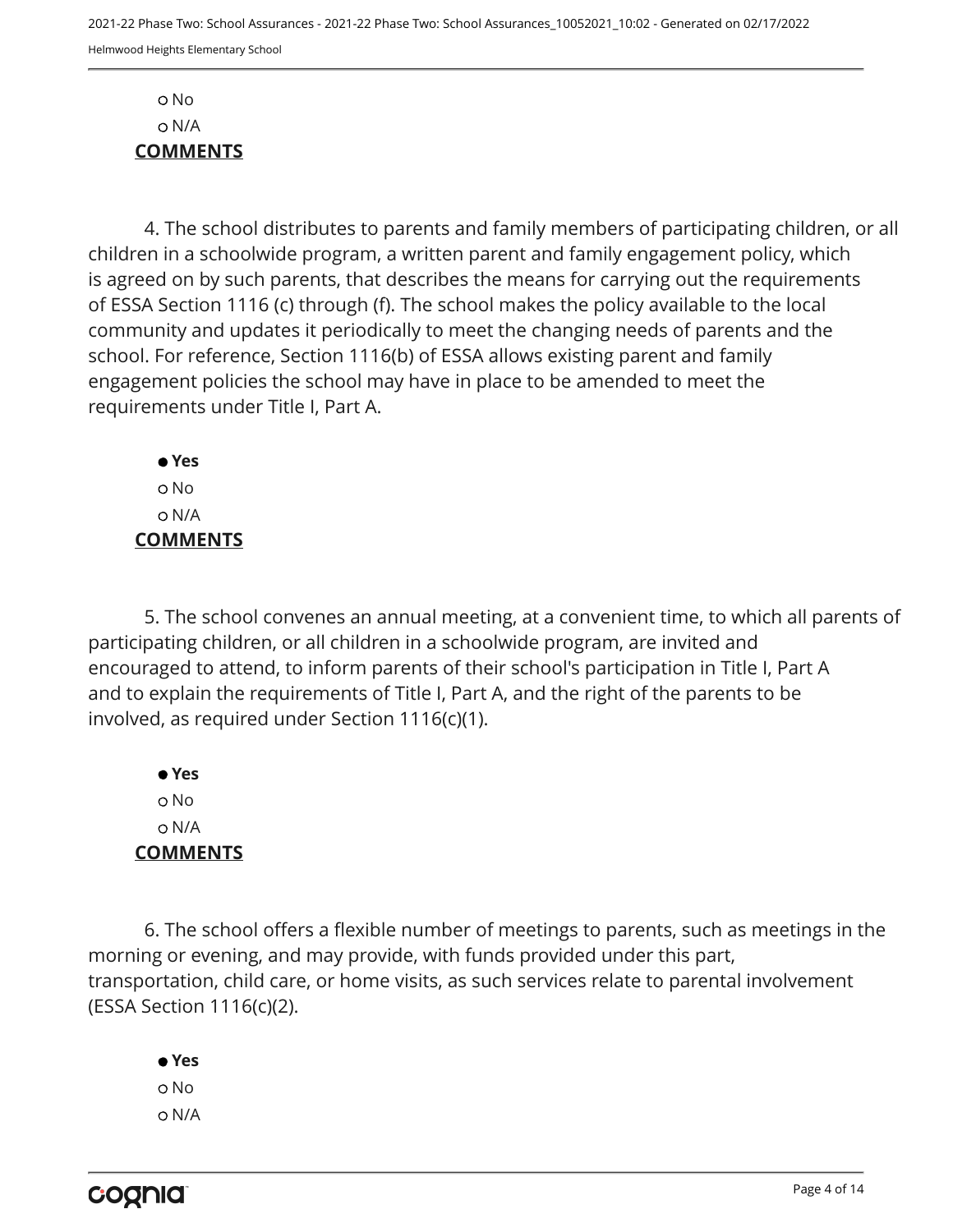## **COMMENTS**

7. The school involves parents, in an organized, ongoing, and timely way, in the planning, review, and improvement of programs under Title I, including the planning, review, and improvement of the school parent and family engagement policy and the joint development of the schoolwide program plan undersection 1114(b), except that if a school has in place a process for involving parents in the joint planning and design of the school's programs, the school may use that process, if such process includes an adequate representation of parents of participating children (ESSA Section 1116 (c)(3)).

 **Yes** o No N/A **COMMENTS**

8. The school provides parents of participating children, or all children in a schoolwide program—

A. timely information about programs under Title I;

B. a description and explanation of the curriculum in use at the school, the forms of academic assessment used to measure student progress, and the achievement levels of the challenging state academic standards; and

C. if requested by parents, opportunities for regular meetings to formulate suggestions and to participate, as appropriate, in decisions relating to the education of their children, and respond to any such suggestions as soon as practicably possible (ESSA Section 1116  $(c)(4)$ ).

 **Yes** o No N/A **COMMENTS**

9. The school jointly develops with parents for all children served under this part a school-parent compact that outlines how parents, the entire school staff, and students will share the responsibility for improved student academic achievement and the means by which the school and parents will build and develop a partnership to help children achieve the state's high standards. The compact meets the requirements outlined in ESSA 1116(d)(1-2).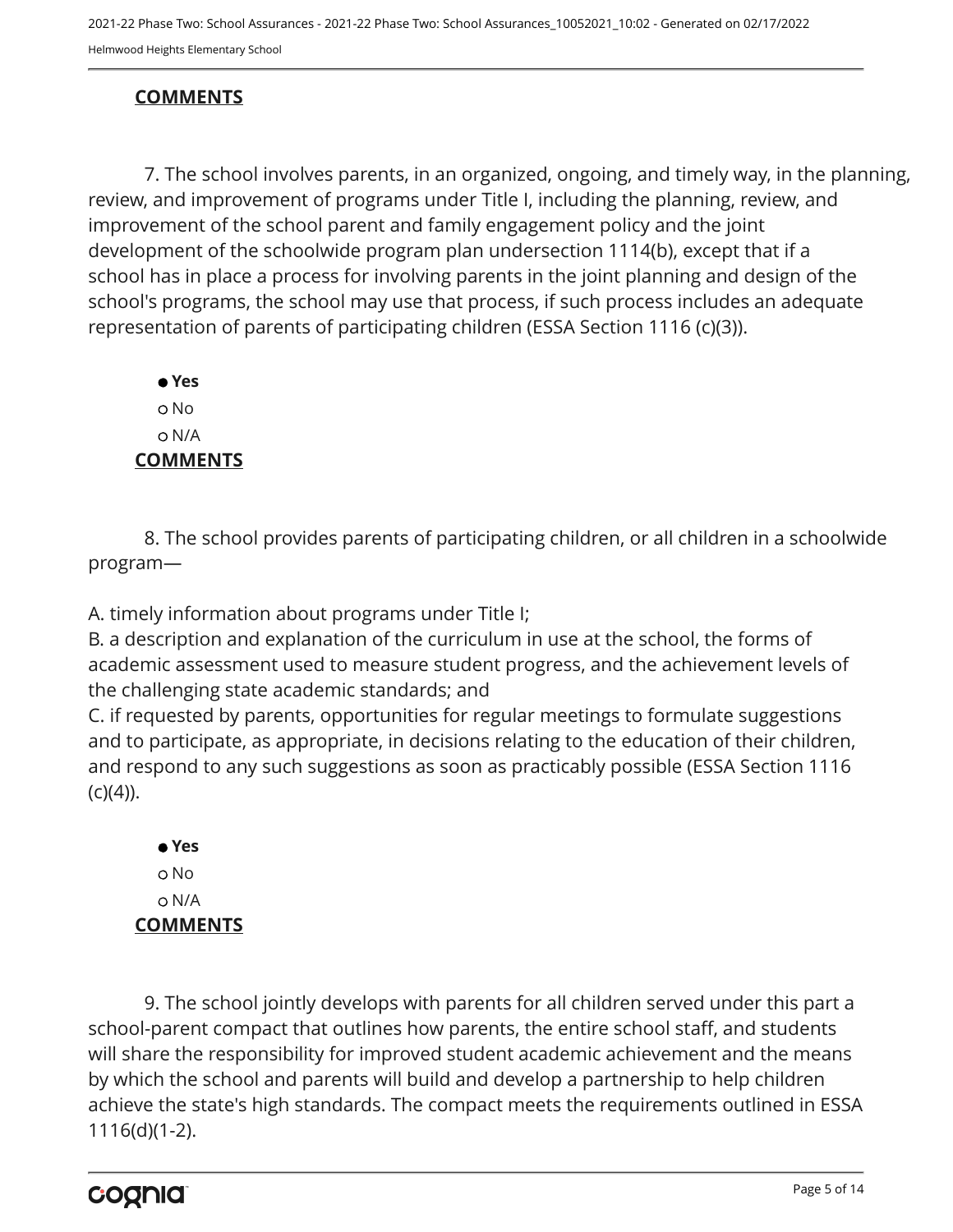**Yes** No N/A **COMMENTS**

10. The school provides assistance to parents of children served by the school in understanding such topics as the challenging state academic standards, state and local academic assessments, the requirements of Title I, and how to monitor a child's progress and work with educators to improve the achievement of their children, as required by ESSA Section 1116(e)(1).

 **Yes** o No N/A **COMMENTS**

11. The school provides materials and training to help parents to work with their children to improve their children's achievement, such as literacy training and using technology (including education about the harms of copyright piracy), as appropriate, to foster parental involvement, as required in ESSA Section 1116(e)(2).

 **Yes** No N/A **COMMENTS**

12. The school educates teachers, specialized instructional support personnel, principals, and other school leaders, and other staff, with the assistance of parents, in the value and utility of contributions of parents, and in how to reach out to, communicate with, and work with parents as equal partners, implement and coordinate parent programs, and build ties between parents and the school, as required in ESSA Section 1116(e)(3).

 **Yes** o No N/A **COMMENTS**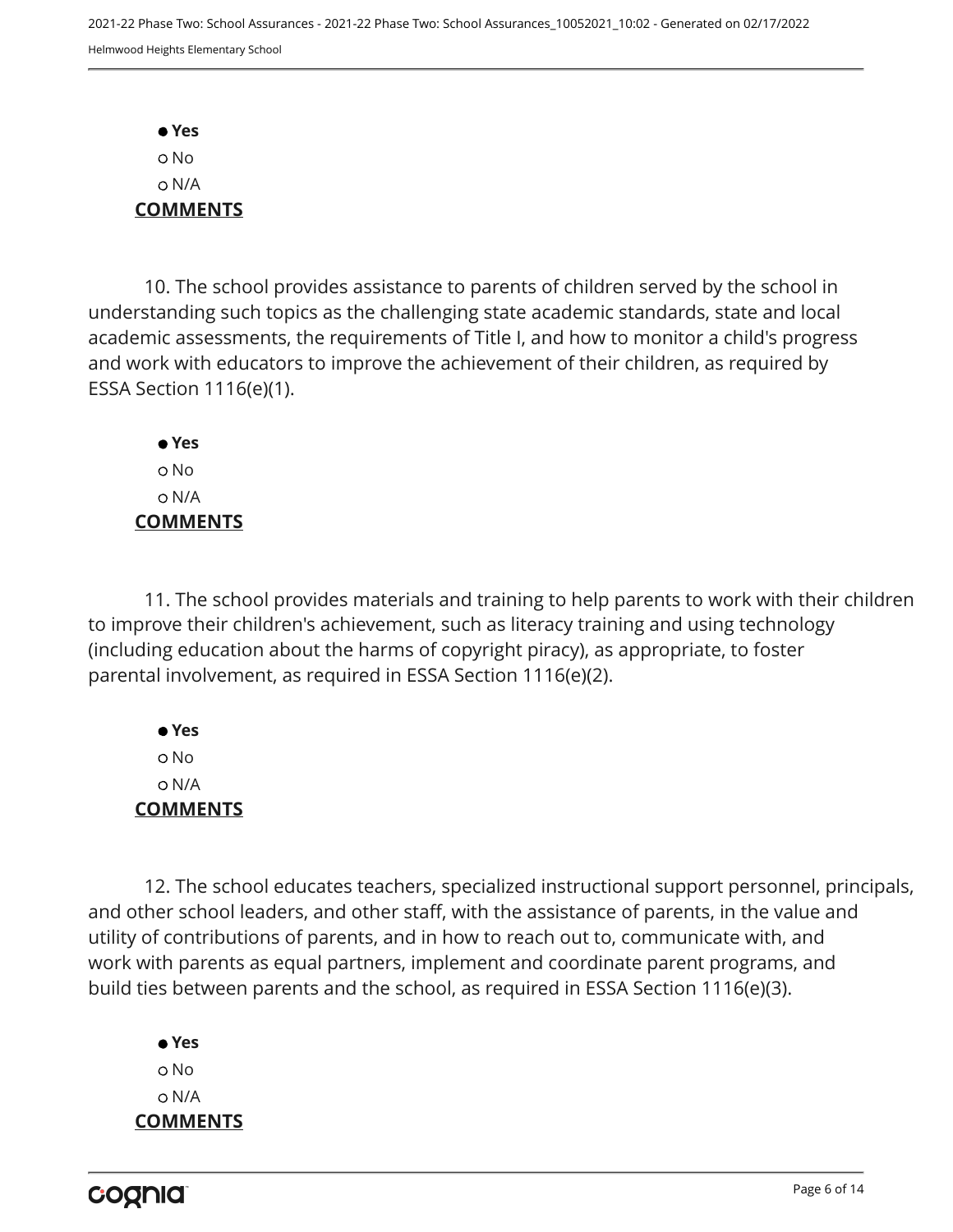13. To the extent feasible and appropriate, the school coordinates and integrates parent involvement programs and activities with other federal, state, and local programs, including public preschool programs, and conducts other activities, such as parent resource centers, that encourage and support parents in more fully participating in the education of their children (ESSA Section 1116(e)(4)).

 **Yes** No N/A **COMMENTS**

14. The school ensures that information related to school and parent programs, meetings, and other activities is sent to the parents of participating children, or all children in a schoolwide program, in a format and, to the extent practicable, in a language the parents can understand, as required in ESSA Section 1116(e)(5).

 **Yes** o No N/A **COMMENTS**

15. To the extent practicable, the school provides opportunities for the informed participation of parents and family members (including parents and family members who have limited English proficiency, parents and family members with disabilities, and parents and family members of migratory children), including providing information and school reports required under section 1111 in a format and, to the extent practicable, in a language parents understand (ESSA Section 1116(f)).

 **Yes** o No N/A **COMMENTS**

Title I Schoolwide Programs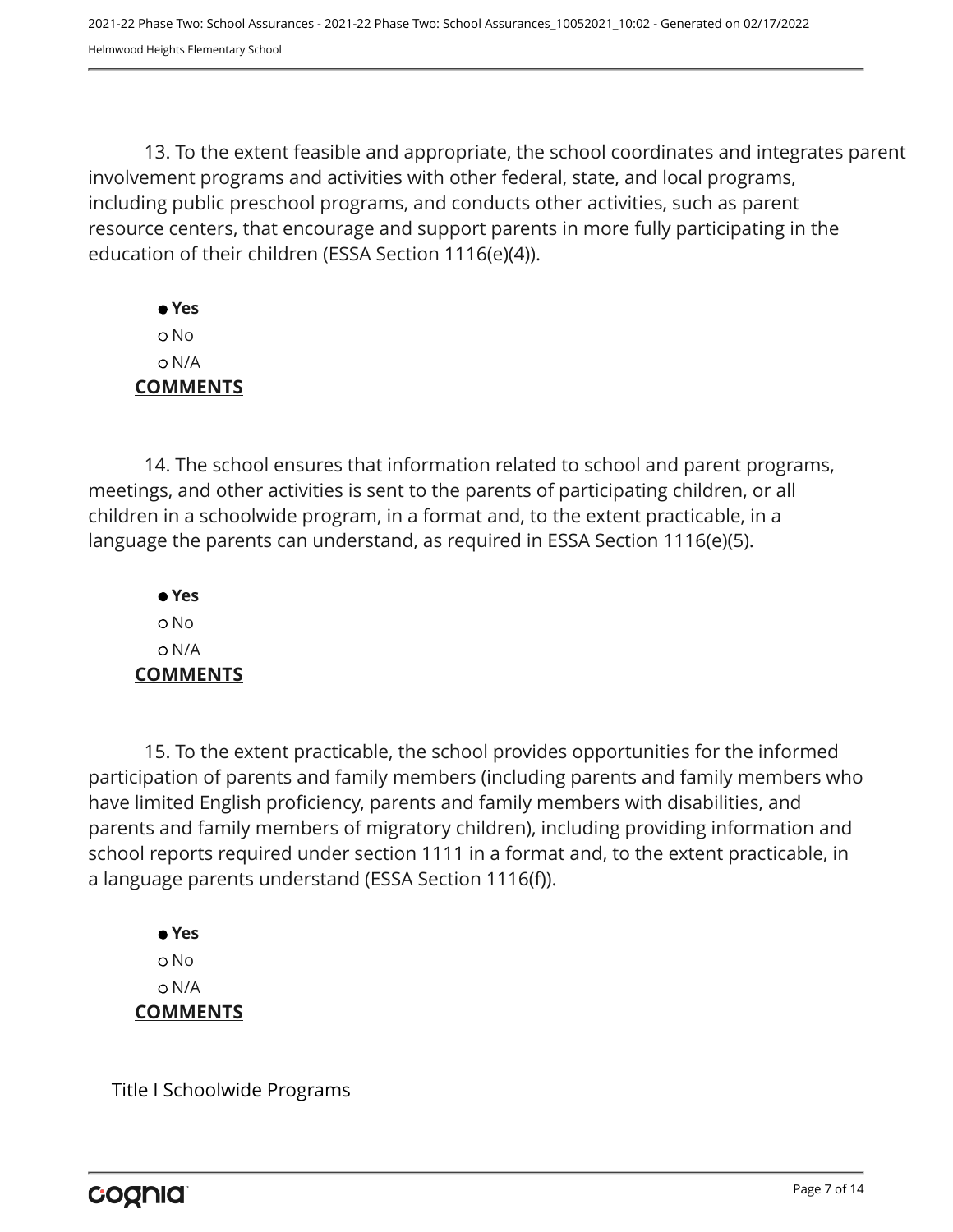16. If the school is implementing a schoolwide program, the school developed a comprehensive plan during a 1-year period or qualifies for an exception under Section 1114(b)(1) of the Every Student Succeeds Act (ESSA).

# **Yes** No N/A **COMMENTS**

17. If the school is implementing a schoolwide program, the school developed a comprehensive plan with the involvement of parents and other members of the community to be served as well as individuals who will carry out such plan (e.g. teachers, administrators, classified staff, etc.) as required by Section 1114(b)(2) of ESSA.

 **Yes** No N/A **COMMENTS**

18. If the school is implementing a schoolwide program, the school developed a comprehensive plan that will remain in effect for the duration of the school's participation under Title I, Part A of ESSA as required by Section 1114(b)(3) of ESSA.

 **Yes** No N/A **COMMENTS**

19. If the school is implementing a schoolwide program, the school developed a comprehensive plan that is available to district leadership, parents, and the public and in an understandable and uniform format as required by Section 1114(b)(4) of ESSA.

 **Yes** o No N/A **COMMENTS**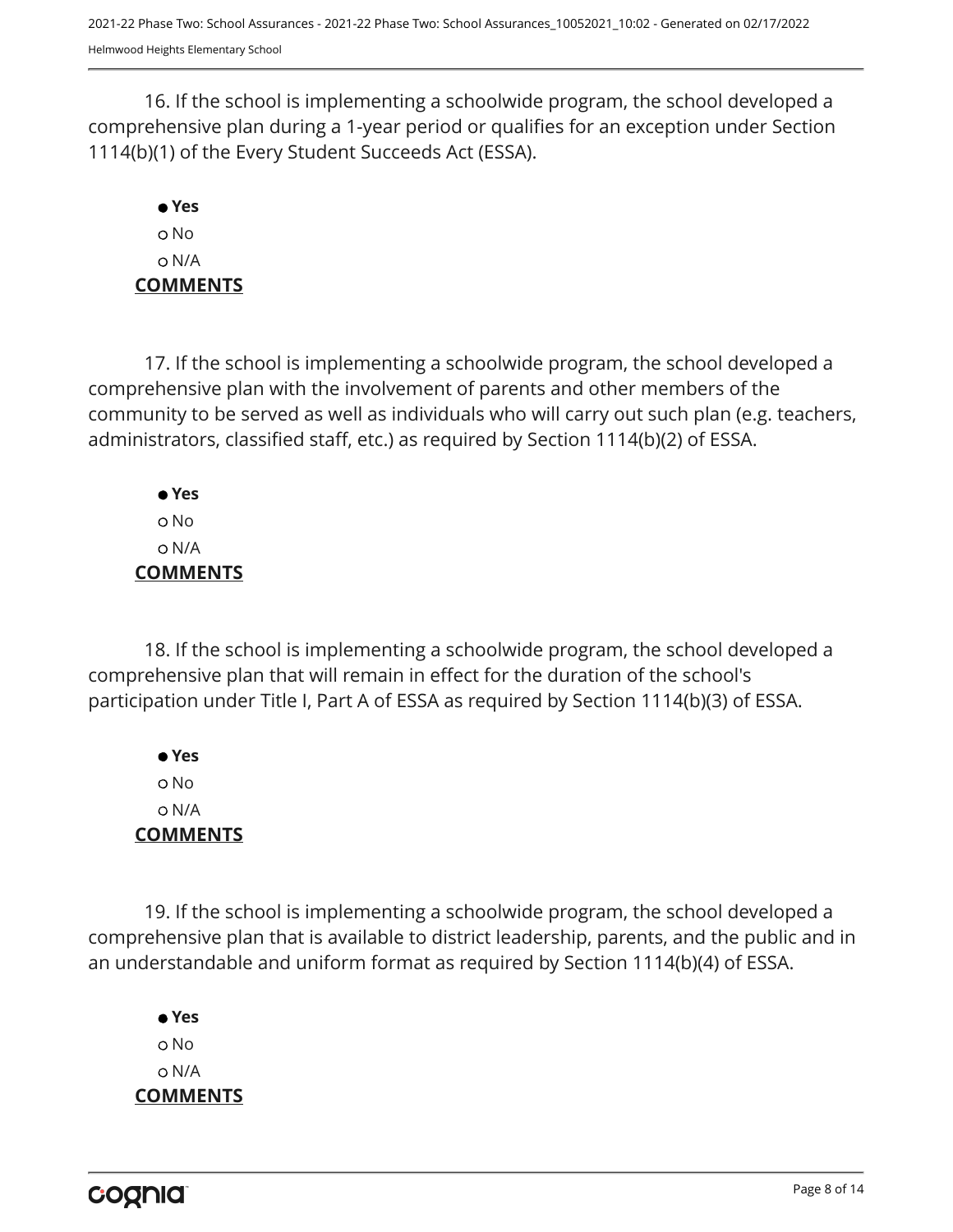20. If the school is implementing a schoolwide program, the school developed a comprehensive plan that, to the extent appropriate and applicable, coordinates with other federal, state, and local programs, including but not limited to the implementation of improvement activities in schools identified for comprehensive or targeted support and improvement, as required by Section 1114(b)(5) of ESSA.

 **Yes** No N/A **COMMENTS**

21. If the school is implementing a schoolwide program, the school developed a comprehensive plan that is based on a comprehensive needs assessment, which included a review of academic achievement data, and includes, among other items, a description of the strategies the school will implement to address school needs as required by Section 1114(b)(6) of ESSA. The comprehensive needs assessment was developed with the participation of individuals who will carry out the schoolwide program plan, and the school documents how it conducted the needs assessment, the results it obtained, and the conclusions it drew from those results, as required by 34 CFR 200.26 (Code of Federal Regulations).

 **Yes** No N/A **COMMENTS**

22. If the school is implementing a schoolwide program, the school developed, pursuant to Section 1114(b)(7), a comprehensive plan that includes a description of the strategies to be implemented to address school needs, including how such strategies: (1) provide opportunities for all children; (2) use methods and instructional strategies that strengthen the academic program in the school, increase learning time, and provide an enriched and accelerated curriculum; and, (3) address the needs of all children through, for example, the following activities: school-based mental health programs; a tiered model to prevent and address behavioral problems; professional development to improve instruction and use of data from academic assessments, and to recruit and retain effective teachers; and/or, strategies for assisting preschool children transition to

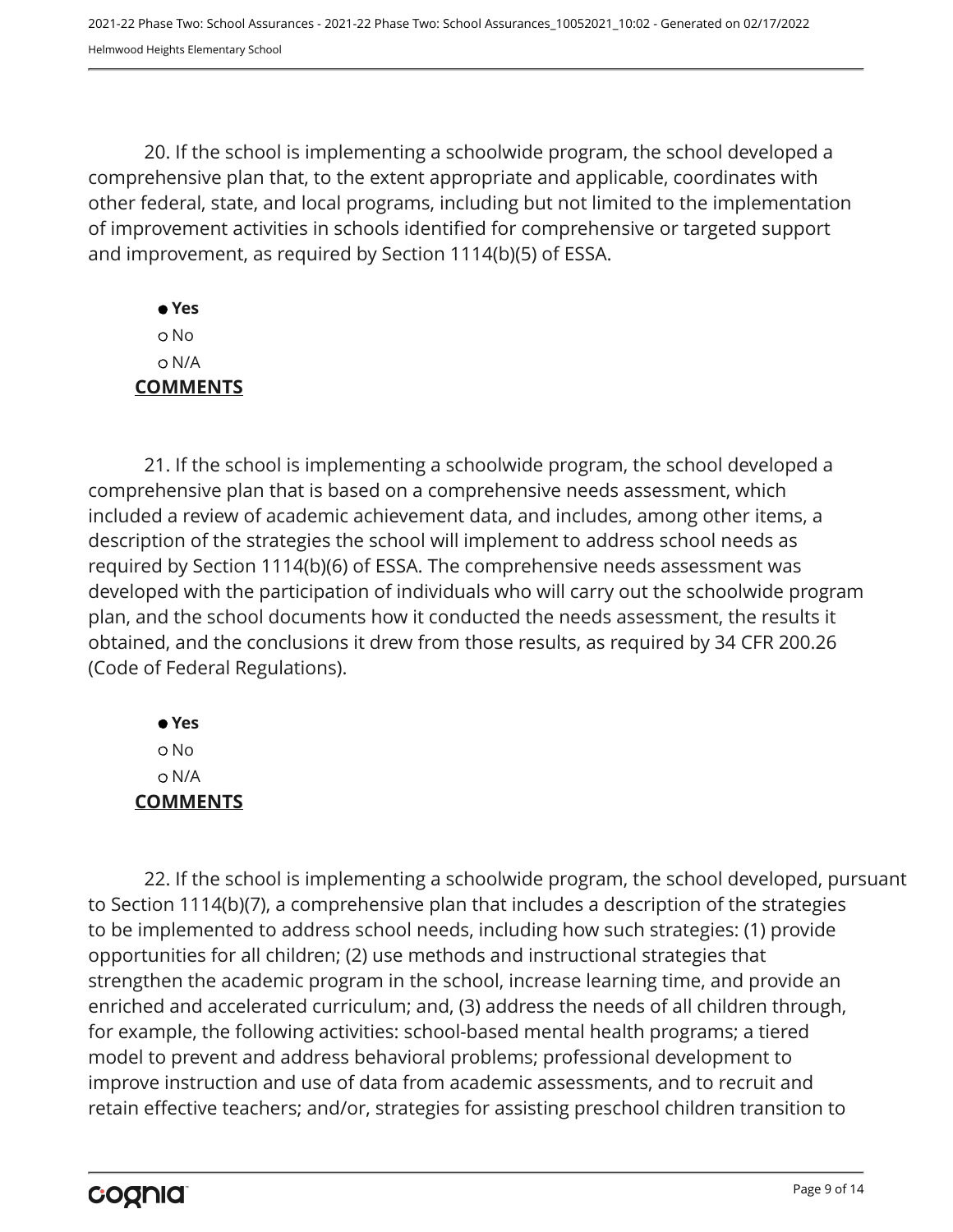local elementary school programs.

 **Yes** o No N/A **COMMENTS**

23. The school regularly monitors the implementation and results achieved by the schoolwide program, using data from the state's annual assessments and other indicators of academic achievement. The school determines whether the schoolwide program has been effective in increasing the achievement of students in meeting the challenging state academic standards, particularly for those students who had been furthest from achieving the standards. The school revises the plan as necessary based on student needs and on the results of the regular monitoring, to ensure continuous improvement of students in the schoolwide program and to ensure that all students are provided opportunities to meet the challenging state academic standards, as required by Section 1114 (b)(3) of ESSA and 34 CFR 200.26.

 **Yes** o No N/A **COMMENTS**

Title I Targeted Assistance School Programs

24. If the school is implementing a targeted assistance school program, participating students are identified in accordance with Section 1115(c) and on the basis of multiple, educationally related, objective criteria.

 **Yes** o No N/A **COMMENTS**

25. If the school is implementing a targeted assistance school program, the school serves participating students using resources under Title I, Part of ESSA to meet challenging state academic standards as required by Section 1115(b)(2)(A) of ESSA.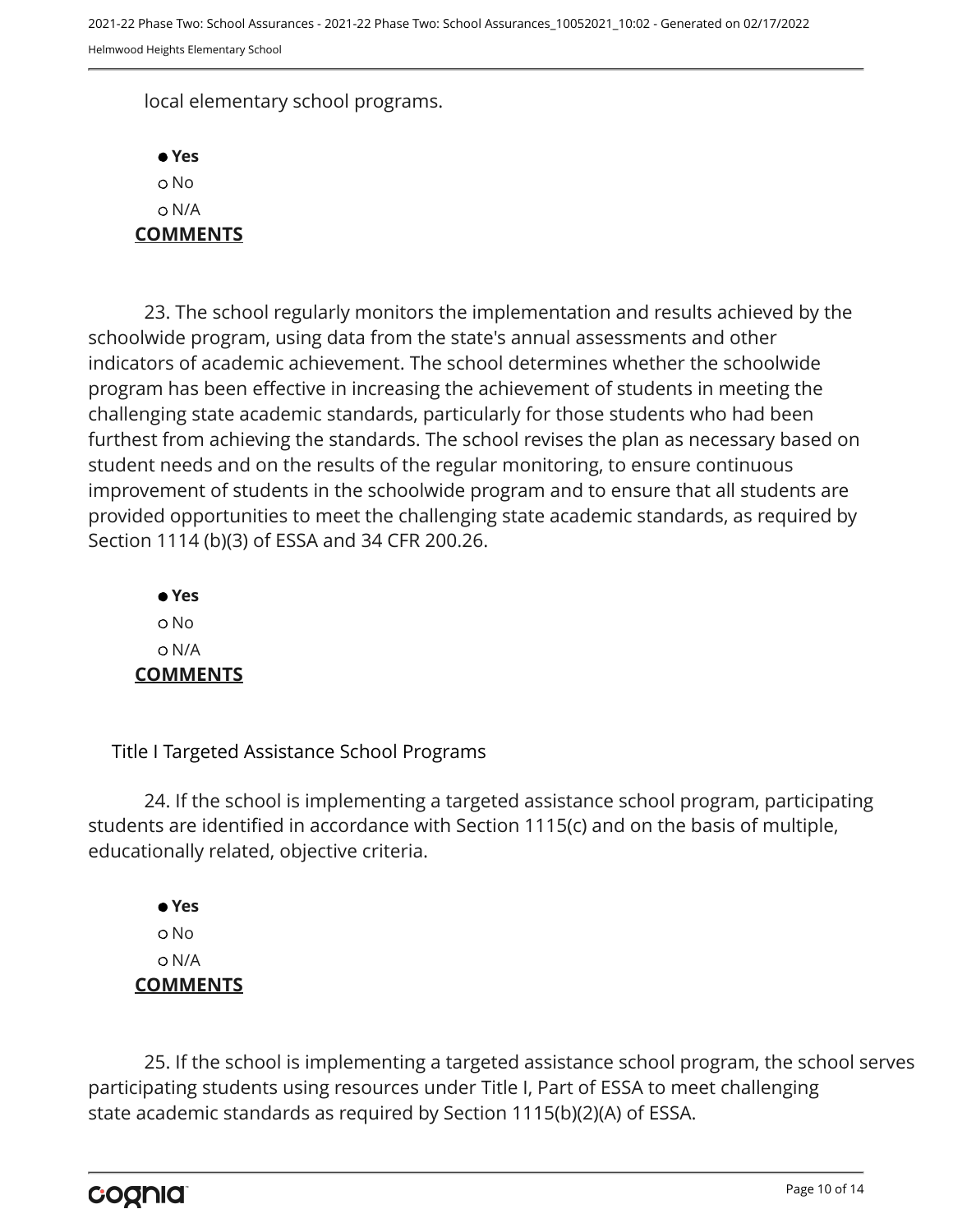**Yes** No N/A **COMMENTS**

26. If the school is implementing a targeted assistance school program, the school serves, pursuant to Section 1115(b)(2)(B) of ESSA, participating students using methods and instructional strategies to strengthen the academic program of the school, which may include, for example, expanded learning time, summer programs, and/or a tiered model to prevent and address behavioral problems.

 **Yes** o No N/A **COMMENTS**

27. If the school is implementing a targeted assistance school program, the school serves participating students by coordinating with and supporting the regular educational program as required by Section 1115(b)(2)(C) of ESSA.

 **Yes** No N/A **COMMENTS**

28. If the school is implementing a targeted assistance school program, the school serves participating students by providing professional development to, for example, teachers, administrators, classified staff, and/or other school personnel who work with participating students as required by Section 1115(b)(2)(D) of ESSA.

 **Yes** o No N/A **COMMENTS**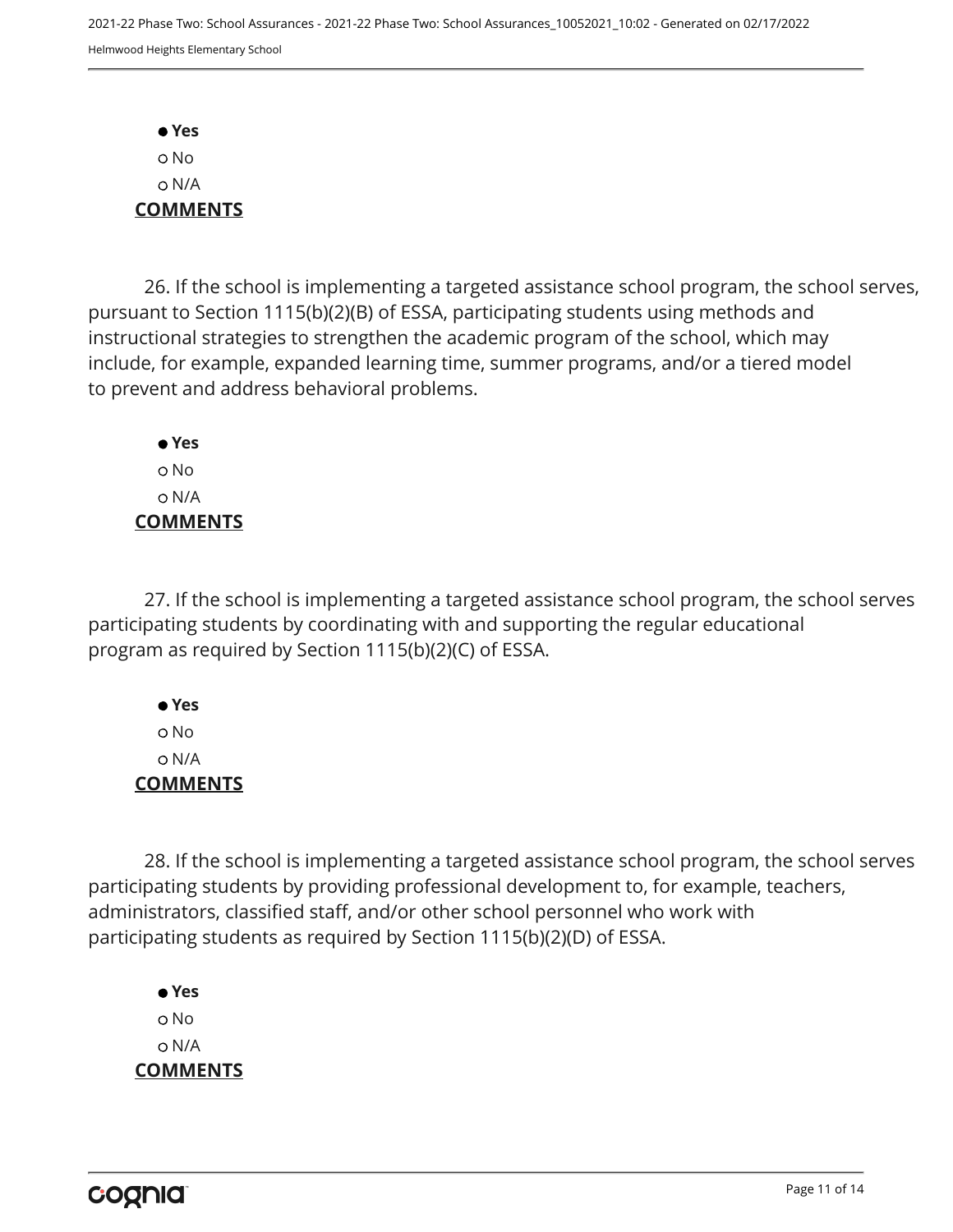29. If the school is implementing a targeted assistance school program, the school serves, pursuant to Section 1115(b)(2)(E) of ESSA, participating students by implementing strategies to increase the involvement of parents of participating students in accordance with Section 1116 of ESSA.

## **Yes** o No N/A **COMMENTS**

30. If the school is implementing a targeted assistance school program, the school serves participating students, to the extent appropriate and applicable, by coordinating with other federal, state, and local programs, including but not limited to the implementation of improvement activities in schools identified for comprehensive or targeted support and improvement, as required by Section 1115(b)(2)(F) of ESSA.

 **Yes** o No N/A **COMMENTS**

31. If the school is implementing a targeted assistance school program, the school serves participating students by reviewing the progress of participating students on an ongoing basis and revising the targeted assistance program, if necessary, to provide additional assistance to meet challenging state academic standards as required by Section 1115(b) (2)(G) of ESSA.

 **Yes** o No N/A **COMMENTS**

Schools Identified for Targeted Support and Improvement

32. If identified for targeted support and improvement, including additional targeted support and improvement, pursuant to Section 1111(d)(2) of ESSA, the school developed and implemented a plan to improve student outcomes that, among other items, was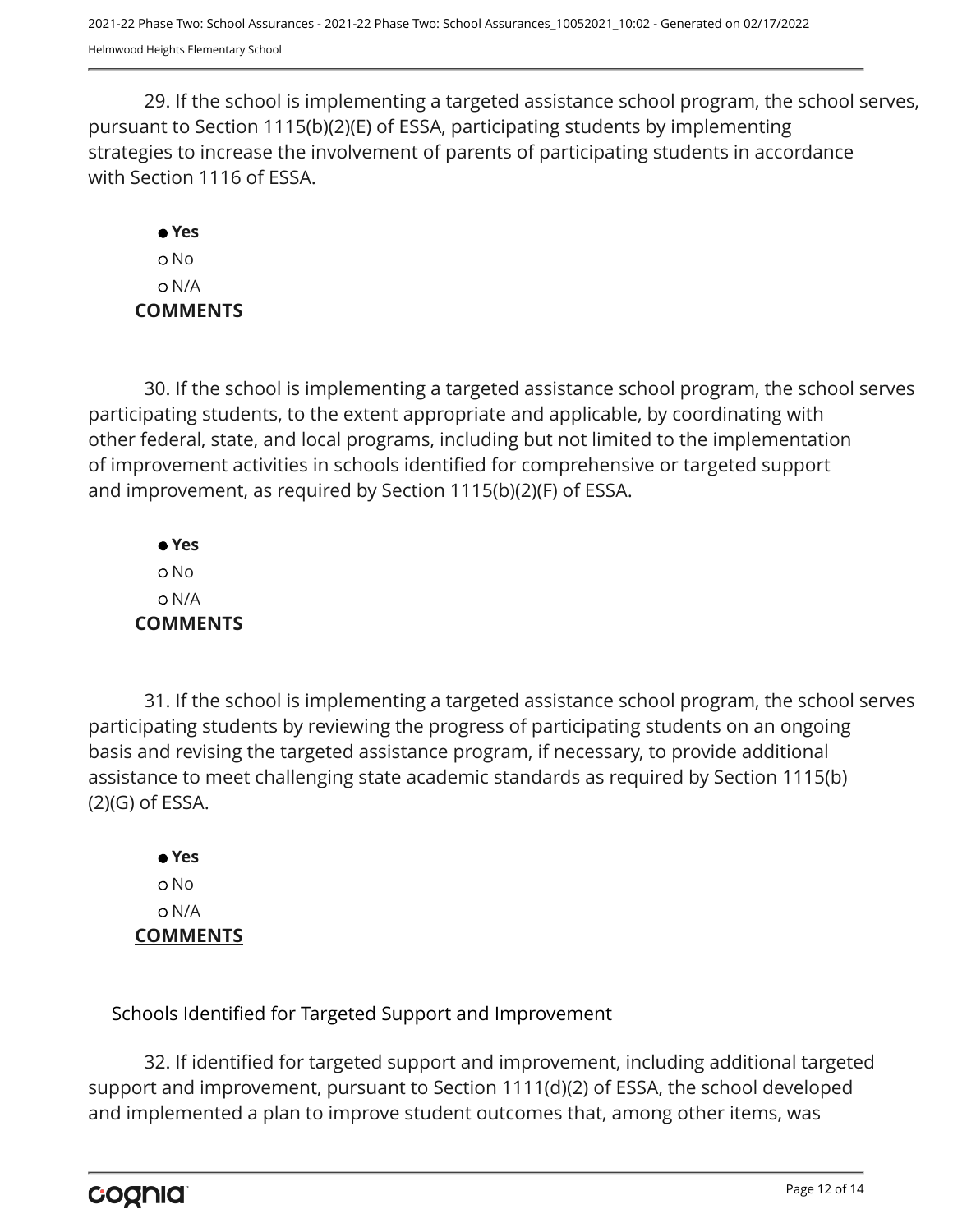informed by all indicators, including student performance against long-term goals; included evidence-based interventions; and, approved by local leadership. For reference, "evidence-based" is defined in ESSA Section 8101(21).

 Yes o No  **N/A COMMENTS**

33. If identified for additional targeted support and improvement pursuant to Section 1111(d)(2)(C), the school developed and implemented a plan to improve student outcomes that also identified resource inequities to be addressed through implementation of such plan.

 Yes No  **N/A COMMENTS**